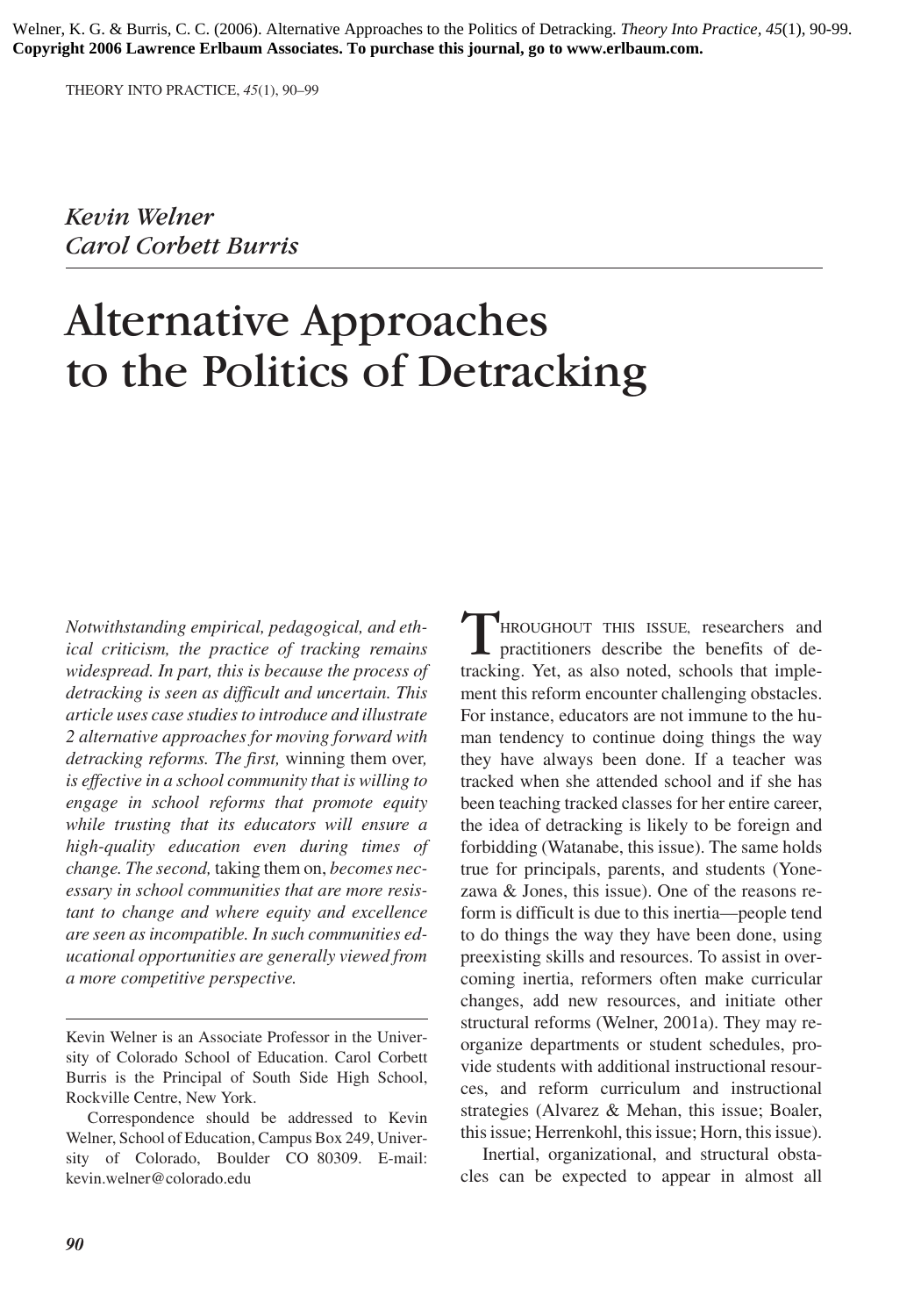schools considering detracking. Just as common, however, are oft-overlooked political and normative obstacles to detracking. We present two alternative strategies for reformers seeking to move forward with detracking in the face of potential or actual political resistance that is tied to beliefs and values (known as normative resistance). These alternatives, which we have named *winning them over* and *taking them on,* offer potential reformers the strategies and insights necessary to keep detracking reforms on track. Our focus on politics and norms should not, however, be understood to minimize the importance of instructional and organizational obstacles. In fact, the winning them over approach described here makes great use of instructional strategies, which pay off greatly in political and normative realms.

## **Values, Beliefs, and Politics as Obstacles to Detracking**

Tracking remains widespread throughout the nation, and it usually consigns children to substantially unequal educational opportunities (Oakes, 1985; Oakes, Gamoran, & Page, 1992). The modern debate regarding tracking began with Oakes's (1985) *Keeping Track: How Schools Structure Inequality.* Since then, many districts have engaged in detracking, but often with limited and short-lived success (Oakes, 2005; Oakes, Wells, & Associates, 1996). This is in large part because detracking reforms are often undermined if they fail to prepare for resistance tied to the beliefs and values of educators and parents (Welner, 2001a).

Tracking's supporters, whether teachers, students, or parents, usually focus their attention on preserving the quality of high-track classes; they cannot defend and thus rarely address the poor-quality education routinely taking place in low-track classes (Welner, 2001a). In fact, most parents who denounce their local schools' efforts to detrack would no doubt fight ferociously to keep their own children out of low-track classes a reasonable struggle given that research has established such a strong association between these classes and subsequent lower achievement (Heubert & Hauser, 1999). Interestingly, these

same parents often fail to distinguish between placement of their children in low-track classes and placement in heterogeneous classes (Welner, 2001a). Both options raise fears that their children will be deprived of perceived academic, social, and status advantages associated with high-track placement (Kerckhoff, 1986; Wells & Serna, 1996). In short, detracking is seen by many teachers, students, and parents as a policy that takes away from some children to give to others. From this perspective, detracking is not a neutral organizational change; it poses a threat to valued aspects of a child's education.

Yet every year, educators engage in detracking reforms. In today's environment of accountability systems with disaggregated test scores, the recognition that low-track classes produce lower achievement ties this reform to practical, as well as social justice, concerns (Welner, 2001b). Lesser opportunities to learn logically translate into lower test scores and, therefore, lesser likelihood that the school and district will meet the adequate yearly progress targets required by the No Child Left Behind Act.

Whatever the underlying motives for detracking, moving forward successfully with the reform requires direct and conscious confrontation of the normative and political opposition likely to arise. At the outset, schools must respond to legitimate educational concerns about detracking by making a concerted effort to inform parents and teachers of research documenting tracking's educational harms and detracking's educational benefits. However, these initial steps are rarely enough.

Reformers are likely to encounter considerable opposition tied to unspoken concerns (Oakes, Wells, Jones, & Datnow, 1997). As Welner (2001a) described, many teachers of high- and low-track classes are apprehensive about detracking; they often feel unprepared to engage their new heterogeneous classes in more challenging instructional methods and curriculum. Many simply do not believe that underperforming students will respond positively to greater academic challenges. Similar hurdles must be overcome in connection with parental opposition to detracking. Some parental concerns are understandable and motivated by a sincere desire to ensure the best ed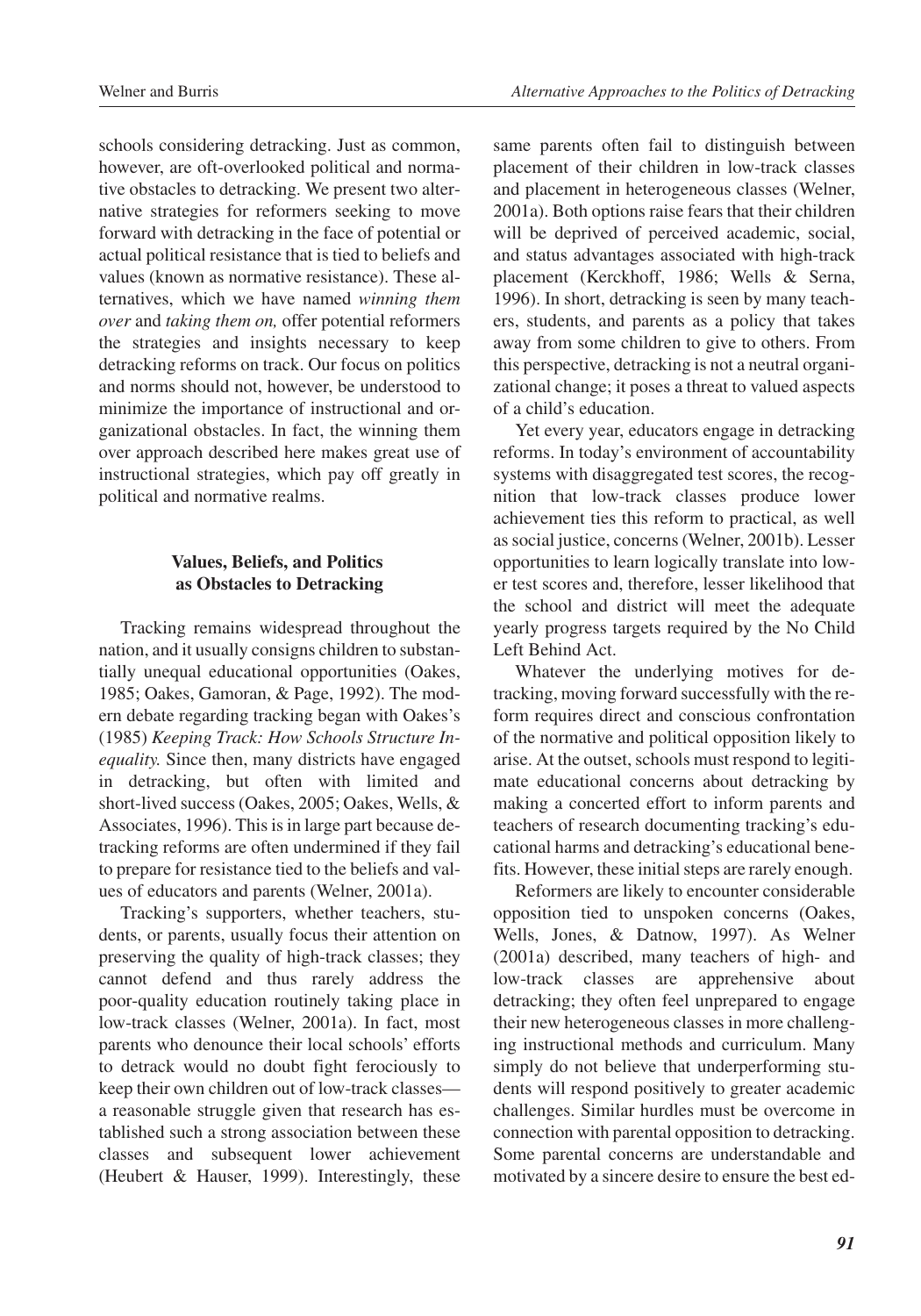ucational opportunities and the finest preparation for college for their children. Other concerns go beyond legitimate educational issues, particularly in communities with socioeconomically and racially diverse student bodies. They are based on the belief that not all children can or should learn challenging curriculum and that lower achieving students will disrupt the classroom (Wells & Serna, 1996; Welner, 2001a).

A related parental fear—one that exists even in racially and socioeconomically homogeneous schools—is that the low-track students will expose their children to undesirable culture, in such forms as drugs and deemphasized academics (Oakes et al., 1997; Welner, 2001a). Often these objections are felt and expressed very much from the gut. They are honest expressions of deeply held cultural prejudices.

Next, we describe two alternative ways of diffusing and overcoming political and normative forces with the potential to undermine detracking reforms. The first alternative, winning them over, is presented as a case study of a school district in Long Island, New York. The second, taking them on, builds on a broader set of research but is illustrated using data from a case study of a school district near Pittsburgh, Pennsylvania. These two approaches are not meant to be mutually exclusive, nor are they meant to exclude other approaches. Indeed, as the reform experience in Long Island demonstrates, when detracking is accompanied by successful instructional and structural changes, normative and political opposition from the community is more readily diffused.

## **Winning Them Over**

The process of detracking South Side High School, a racially diverse suburban school, was a gradual one. In the early 1990s, there were three tracks—school-level, Regents, and honors. Regents classes were linked to qualification by students for the New York State Regents diploma. School leaders realized that the tracks were racially and socioeconomically stratified, and more important, that the school-level (lowest) track was not effectively educating students. The goal of detracking was first and foremost to raise the achievement of all students.

Detracking began as a response to an ambitious goal set by Rockville Centre School District Superintendent William H. Johnson and the Rockville Centre Board of Education in 1993: By the year 2000, 75% of all graduates would earn a Regents diploma. At that time, the respective rates for the district and the state were 58% and 38%. As a first step, school leaders decided that those courses not leading to the Regents diploma should be eliminated. At the same time, the honors classes, which were international baccalaureate (IB) or advanced placement (AP) classes in the junior and senior years, were opened up to anyone who chose to take them.

Open enrollment for honors classes proved to be an important strategy in the detracking of the high school. Parents who were afraid of an influx of low-track students in the Regents classes had the option of choosing a higher level course for their child. This helped diffuse what could have been a political battle with the potential to derail the detracking effort.

Opening up enrollment in the honors classes also increased the heterogeneity of prior measured achievement of the students in those classes, so the teachers began to adopt strategies to help diverse learners to succeed. Teachers developed rubrics for grading that rewarded process as well as product. The school built resource duty periods into the teachers' day, as well as before-school extra help sessions to provide time for individual student– teacher conversations and academic support.

Another consequence of open enrollment, unintended but positive, was that it removed from counselors and teachers the responsibility and power to recommend students for enrollment in the honors classes. Similarly, it removed some of the status that students and parents felt in earlier years, when honors students were considered a more elite, selective group.

Perhaps most important, the movement of students from a low track into the Regents course and of many Regents students into the honors courses demonstrated to the school community that higher expectations result in increased achievement. Al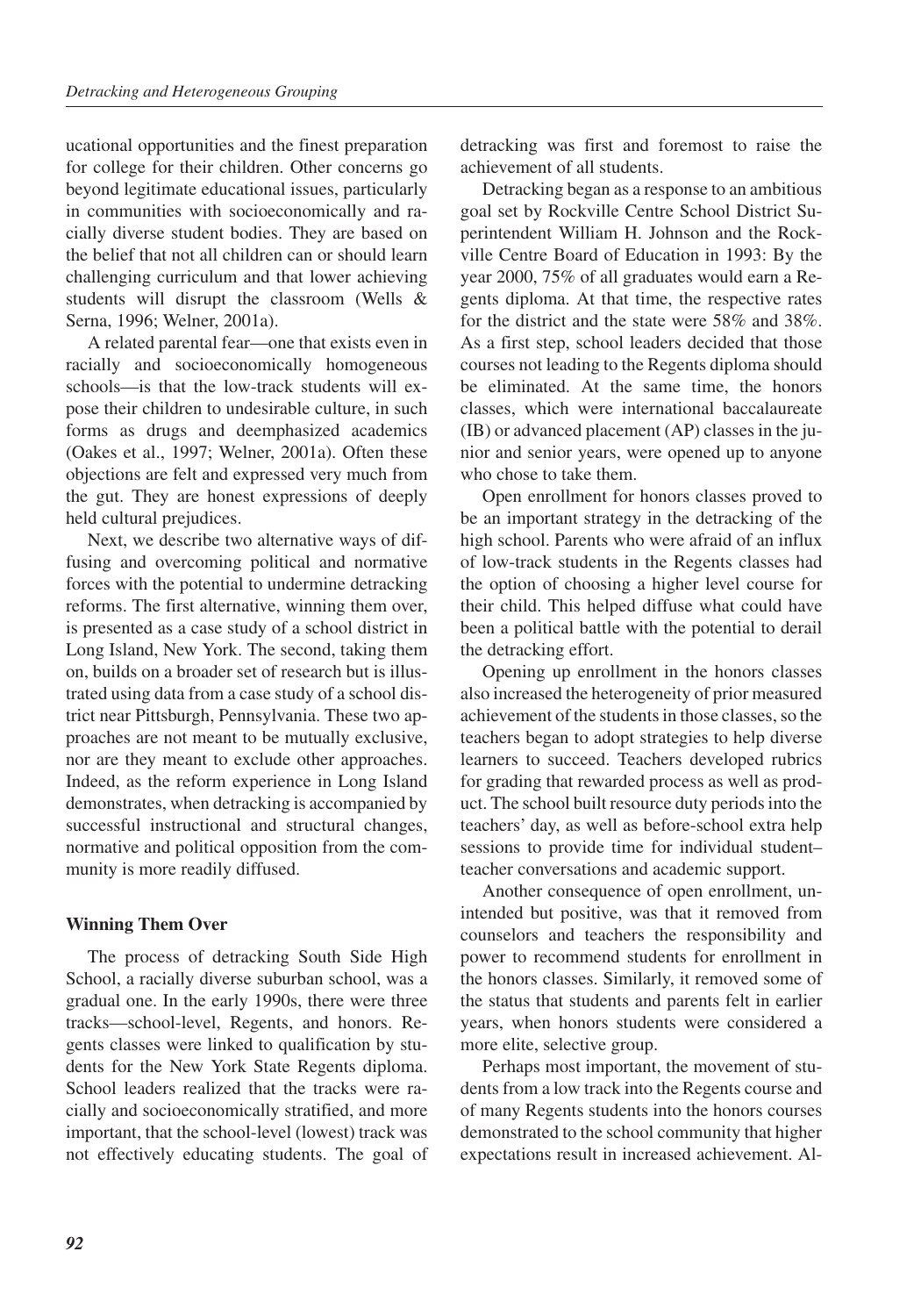though more students earned a Regents diploma, mean performance on the Regents exams remained stable and the passing rate remained high. Indeed, by the year 2000, the district exceeded its 75% goal: 82% of the class graduated with a New York State Regents diploma.

South Side High School began its second phase of detracking in 1998. By that point, the district had solid achievement data demonstrating that more students could be successful in demanding courses once they are given the opportunity and support. In addition to the high school data, the district had data showing success in its detracked classes in the middle school (Garrity, 2004). Building on these successes and at the urging of high school faculty and administrators, South Side detracked ninth-grade English and social studies during the period from 1998 to 1999, with all students enrolled in heterogeneous classes.

This reform coincided with the appointment in the fall of 1999 of a new principal (coauthor Carol Burris) who was deeply committed to detracking and equity. With the strong support of Superintendent Johnson and Assistant Superintendent Garrity, Burris leveraged changes in the state curriculum and Regents program to continue the detracking. She introduced a new, heterogeneoustrack ninth-grade curriculum in math and science as well.

Data were continually and carefully collected to monitor achievement in detracked classes, and their analysis showed time and again the following effects of detracking: (a) achievement improved, (b) curriculum was not watered down, and (c) the performance of high achievers did not decline (Burris, Heubert, & Levin, 2004; Burris & Welner, 2005). The culture of the building began to change. Ninth graders became more successful. The aspirations and performance of minority students increased. The achievement gap began to close between the school's White or Asian American students and its African American or Latino students. It seemed logical that further detracking should take place.

However, when the district moved to detrack 10th-grade English and social studies, some parents opposed the reform. The concerns expressed by these parents generally reflected traditional beliefs about the efficacy of tracking, with a few parents expressing thinly disguised racial and social-class prejudices. In response, school leaders and teachers spent considerable time explaining the new, heterogeneous classes that would be taught using a pre-IB curriculum. Perhaps more important, these educators had clear data documenting the success of the district's previous detracking efforts.

The detracking moved forward and, again, was a success. Data collected at the end of the year showed higher scores on the New York State 10th-grade Regents exam for students with initial achievement levels across the board: low, average, and high. When the next school year started, no parents questioned the detracked classes. In addition, 75% of all 11th graders chose to study either IB English or IB History. Now, in the 2005–2006 school year, Regents diploma goals are being raised to IB diploma goals as the school continues to detrack and level up curriculum.

Why has South Side High School, a racially and socioeconomically diverse high school, been able to detrack when so many other schools have failed? We identify the following as essential components of its detracking success.

*Stable and committed district leadership.* School district leadership was stable and committed to achieving excellence and equity. One without the other was unacceptable. The reform greatly benefited from the support, encouragement, and leadership of a 20-year veteran superintendent who has deeply believed that all students are entitled to the best curriculum that a school has to offer. He hired administrators who shared these core beliefs.

*Elimination of the lowest track first.* The process began with the elimination of the lowest track. Low-track classes depress student achievement, causing students to fall further and further behind. Their elimination results in an immediate improvement in school culture and higher achievement.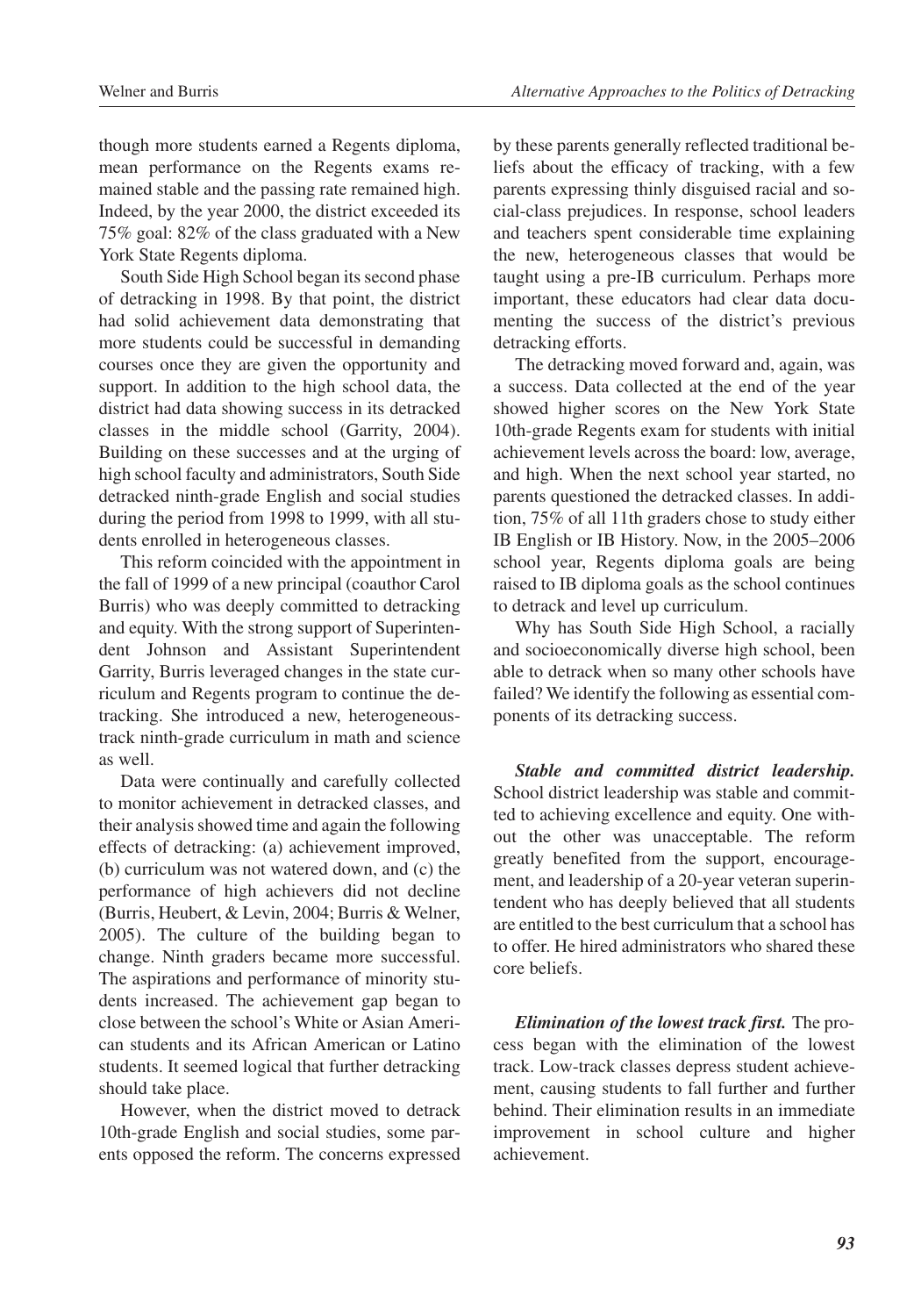*Teachers eased into heterogeneous classes.* Because there was already open enrollment in high-track classes, teachers had adjusted to teaching a more heterogeneous group of students, making for a smoother transition when the ninth and tenth grades later moved to only heterogeneous classes with high-track curriculum.

*Support for struggling learners.* Whenever tracks were eliminated, the district adopted the high-track curriculum and provided support for struggling learners in heterogeneous classes. Such support is a key component to this strategy's success (Rubin & Noguera, 2004).

*Steady, determined progress.* The school did not fall into the trap of waiting for everyone to get on board. Although the process was gradual and paced, administrators did not wait until all teachers and all parents agreed.

*Collection and dissemination of achievement data.* School and district leaders consistently collected, analyzed, and communicated data. The collection and dissemination of achievement results moves the discussion from opinion to fact. Large studies of tracking that do not control for the effects of curriculum, school, and community are not as helpful when communicating with a particular school's parents and teachers.

*Careful selection and evaluation of staff.* The principal carefully chose staff and was not afraid to let go of teachers who did not believe that all students could be high achievers. Although beliefs can change and be shaped by experience, teachers who refuse to buy into a detracking school's philosophy will not internalize and practice the strategies needed to make heterogeneous grouping successful. Carefully choosing staff made school culture even more favorable to the reform.

*Methodical creation of truly heterogeneous classes.* School administrators ensured that classes were truly heterogeneous and did not allow de facto tracking to occur. Classes were carefully constructed so that equal numbers of high achievers were in each class. Music programs, research programs, and special education support classes can cause clusters of high or low achievers to follow the same schedule. Only careful creation of class rosters can ensure true heterogeneity.

*Earnest response to parental concerns about learning and achievement.* Parent concerns were never dismissed. Although issues of both achievement and equity were paramount in school leaders' minds, they clearly understood that achievement stood alone as the paramount concern for the most vocal parents. When parents objected to the move to create heterogeneously grouped 10th-grade classes, district educators ensured that the curriculum developed for the course was a true, pre-IB curriculum with support classes that would pre- and post-teach content to struggling learners.

*Support and praise for, and engagement of, school staff.* The district provided generous support to teachers. The assistant superintendent provided continuous staff development (Garrity, 2004). School leaders praised teacher efforts and communicated and celebrated student achievement with the staff. All achievement gaps were discussed, and strategies for closing them were developed.

Increasing the achievement of all students through leveling up continues to be an ongoing goal of the district. During the decade of detracking reform, the school became a U.S. Department of Education Blue Ribbon School of Excellence, and one of *Newsweek's* 100 best high schools in the United States; South Side was recently recognized by *Newsweek* as 45th best in the nation. The Regents diploma rate increased to 96% in June 2005, with 34% of the graduating class also earning the IB diploma. At the same time, increasing numbers of students have been recognized as Intel finalists and National Merit fi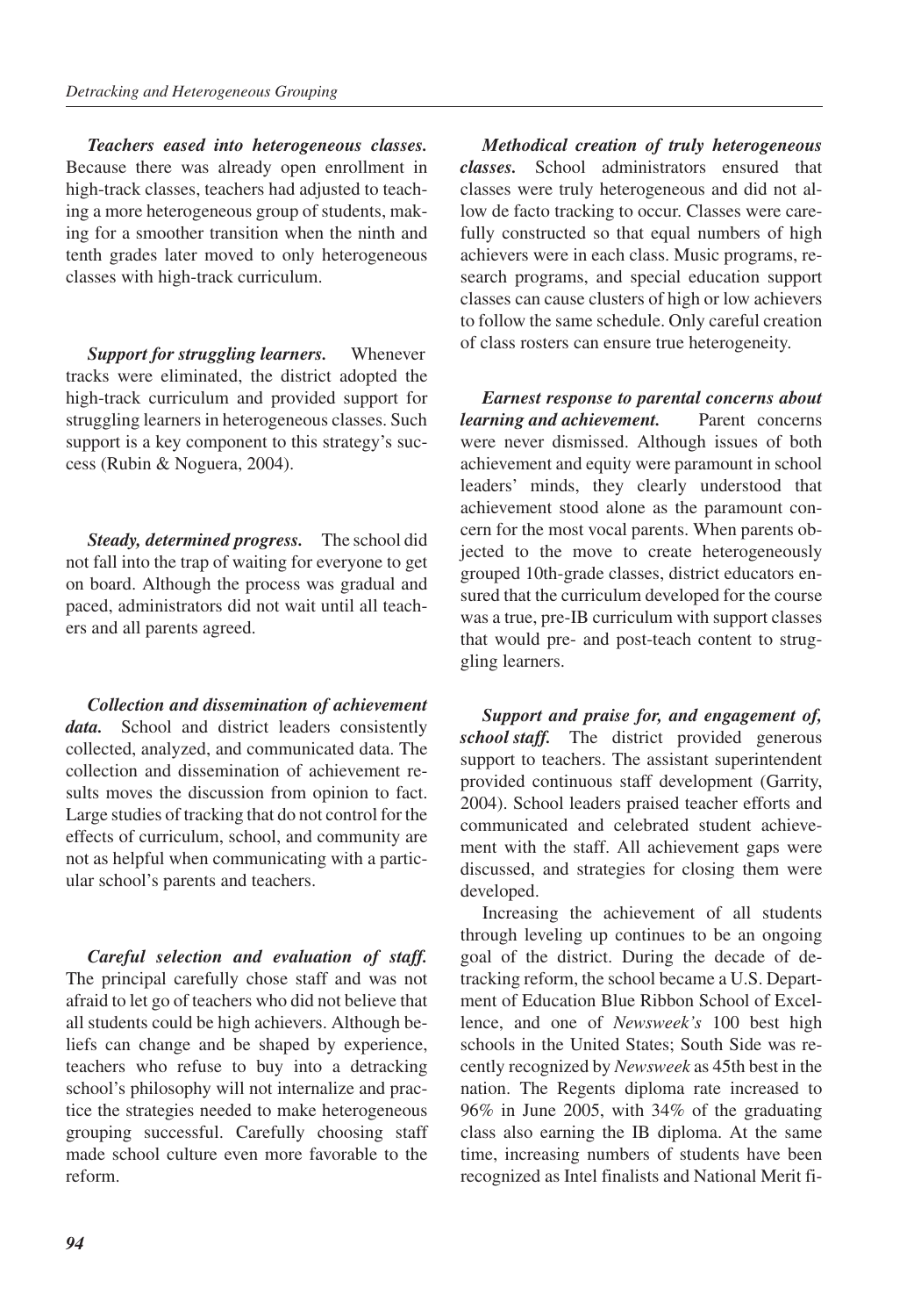nalists and winners. In sum, detracking has brought substantial academic benefits to students of color and poverty, without adversely affecting the achievement of any student group (Burris et al., 2004).

Through a gradual but determined process of detracking, steady positive results have muted the usual resistance as described by researchers such as Oakes, Wells, and Associates (1996), allowing the reformers at South Side High School to successfully win over the school's community of students, parents, and teachers. One of the key beliefs that guides detracking is that students who had, in the past assigned to low-track classes will be more, not less, successful if given greater challenges (Oakes, 1992); the educators at South Side demonstrated this success to their community using carefully collected and analyzed data. In short, they created the conditions for initial success and then used each achievement as part of the framework for building further reform.

#### **Taking Them On**

Given the choice, educators and others would certainly opt for the less confrontational approach that has been so successful at South Side High School. However, educators and policymakers are not always given such choices. As described by Wells and Serna (1996), the political majority in many communities will defend inequalities, even in the face of powerful evidence of unfairness that would sway an unbiased observer (see also Anyon, 1997; Lipman, 1998). Left unopposed, they will exercise political power sufficient to end or undermine the reform. Equity-minded reforms like detracking often implicate core values and self-interests and therefore give rise to overt political action. For a detracking reform to move forward in such an environment, its backers must recognize and respond to politics, values, and beliefs—the political and normative elements of reform.

If winning them over appears undoable, those who see tracking as an equity issue may then be presented with the choice of either abandoning the reform or moving toward the alternative approach: taking them on. This was what occurred in Woodland Hills, Pennsylvania. A court mandated detracking after it was determined that tracking in the district was used to racially segregate students.1The push for detracking came from a group of committed parents and community members who recognized that not all students had access to the best educational opportunities the school offered. These reformers were particularly upset that the tracks served to create and perpetuate racial segregation.

Woodland Hills is a midsized, mixed-race, mixed-socioeconomic school district located near Pittsburgh. The following discussion and analysis is based on data gathered during the 1996–1997 school year.<sup>2</sup> At the time, the district enrolled approximately 6,000 students in nine schools. It was approximately 27% African American and 70% White. The African American population lived primarily near the district's center, with little racial integration in the surrounding communities. Composition of the small communities making up the school district ranged in 1996 from 20% to 43% low-income families, with a high correlation between poverty and race. The district integrated its schools in the early- to mid-1980s. However, White and African American students were often resegregated into hierarchically tracked courses within the school sites, with the African Americans placed in the lower tracks.

In Woodland Hills, winning them over to detracking did not seem possible. The district's contentious history, the community's adversarial political and racial dynamics, an older and largely resistant teaching staff, and historically weak district leadership all acted as powerful forces keeping the context quite unreceptive to detracking (Welner, 2001a). Summing up this context, one community leader concluded about the possibility of voluntary detracking, "Nothing would have bubbled up in this district."

Reformers' initial efforts to influence school leaders and boards of education were to little or no avail. Parents of high-achieving children had strong control over the political institutions. And, in contrast to the situation at South Side High School in New York, the school district itself initially lacked a critical mass of reformers. More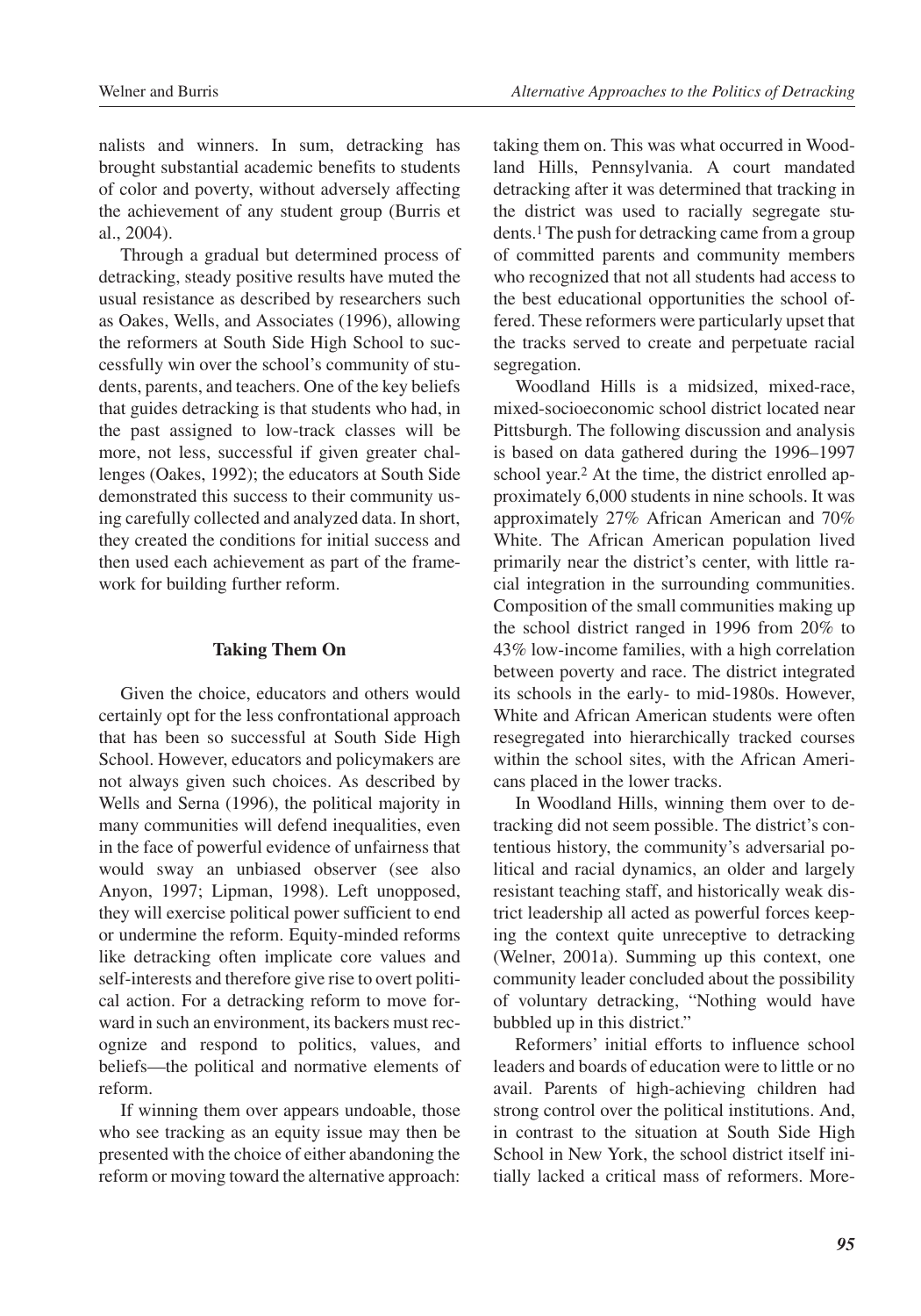over, tracking's (overwhelmingly White) supporters were much more politically skilled and engaged than were tracking's (overwhelmingly African American) opponents. As an alternative to a political decision-making arena where little progress seemed possible, those who opposed tracking turned to the courts for help.

The detracking reform thus arose out of ongoing desegregation litigation. The federal district court ordered the elimination of discriminatory tracking, which prompted the superintendent to require that English courses be detracked, starting with the 1995–1996 school year. From seventh through tenth grades, the English courses transitioned to a heterogeneous, one-track system.

The result of this court order was mixed. The district engaged in a detracking reform that would have otherwise not have been viable. The court order helped to counteract a stark imbalance of political power, allowing the reform to move forward even in the face of strong oppositional forces. However, the reform's context was tenuous; the opposition made gains, watering down the reform's scale and effectiveness. In particular, some additional higher track classes were quickly added back giving resistant parents an escape from the main (heterogeneous) classes. In a nutshell, the district did away with the lowest tracks, recruited students of color into the higher tracked classes, and even pushed many high-achieving students into more challenging classes. These changes had the primary benefit of moving students out of uneducative environments and into classes with higher expectations and greater learning opportunities—and it immediately halted the academic descent of many students.

Although the strategy of taking them on with litigation was necessary and effective in Woodland Hills—a place with a documented and largely unremediated history of racial discrimination—it entailed considerable cost and effort. Further, court orders will eventually be lifted, and reforms will then have to survive on their own. What then are the components of a successful detracking reform that begins with taking on powerful political forces that seek to preserve the status quo? How

can reformers sustain detracking after forceful legal or political action puts it in place?

Given the need for detracked classes to acquire support among political and educational constituencies, the long-term success of taking them on shares a great deal in common with winning them over. Each of the essential components of the latter, in fact, should be incorporated into the former strategy. The key difference lies not in reform itself, but rather in the level of confrontational politics surrounding the reform's initiation. The educators at South Side High School who initiated their detracking reform were skillfully able to minimize adversarial politics. The high school principal was acutely aware of the arguments of those who opposed the reform. She anticipated them, and prepared responses to them prior to all public presentations. Others who have pushed detracking, such as those in Woodland Hills, have not been so fortunate. Accordingly, the essential components of a taking them on strategy also include two items designed to overcome political and normative resistance. This advice, as opposed to the list generated from the South Side High School experience, is less descriptive and more prescriptive. That is, it does not merely describe the approach taken by Woodland Hills, as that district's experience was not a complete success. Instead, we offer two lessons learned from the Woodland Hills experience and from other districts that have been studied.

## **Cultivation of Political Support**

For deliberative democracy to work, representatives should be heard from all relevant groups, including those who may benefit from the policy and those who might be harmed by it. A school district's policies affect all of its students; true democratic deliberation requires responsiveness to all people, not just those with the loudest voices (Fraser, 1992; Young, 1990). In communities where power is concentrated in the hands of parents supporting tracking, a detracking reform will survive only if a rough balance of power is established. Therefore, reformers should build a political base for the detracking.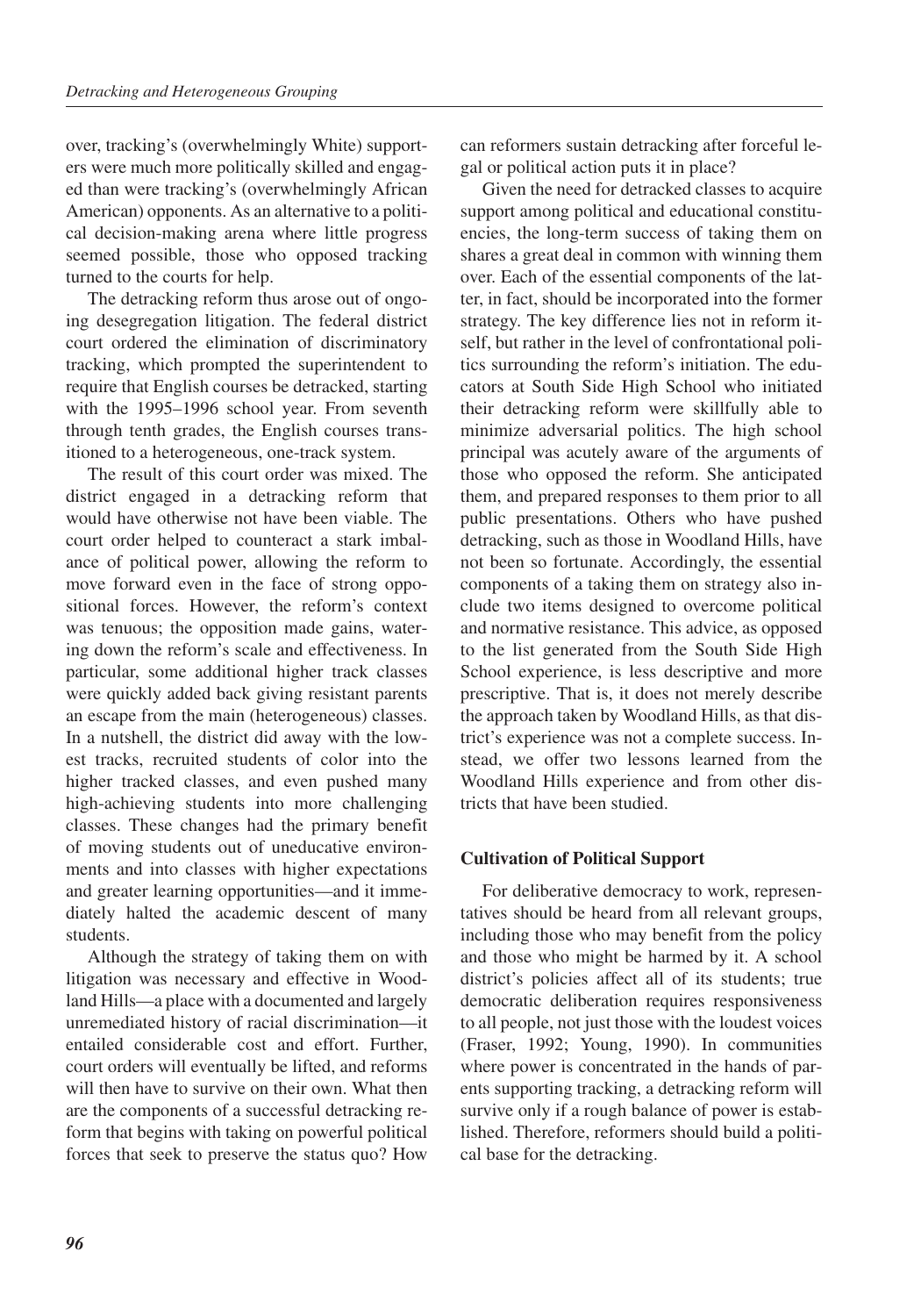An incident in Woodland Hills illustrates why this is necessary. Even though the court had ordered detracking, the parents of high-achieving students were exerting considerable protracking pressure on the district administration and school board. During one board meeting, however, a group of approximately 25 African American parents who supported the reform came to the district office. As reported by a district official, the African American parents simply sat there and listened to what was being said by the other parents. Then, "one of the [African American] parents got up and said, 'we just wanted the board to know that the things that these parents … want for their children, we want for our children.' And that was it. The rest of the people just … waived their time at the podium" (Welner, 2001a, p. 108). This obvious and simple, yet powerful, point is surprisingly absent from many tracking debates; when parents of low-track students are politically invisible, they are too easily ignored.

# **Beliefs and Values Grounded in Low Expectations Must Be Challenged**

Political action is often not enough; detracking efforts may need to confront normative resistance as well. Tracking is sustained by traditional beliefs regarding intelligence and the capacity for learning; therefore, staff development should be focused on critical inquiry (Oakes et al., 1997), while grounding the detracking efforts in democratic values and irreproachable educational principles (Welner, 2001a; Welner & Oakes, 2000). Teachers, parents, and students mistake labels such as *gifted, average,* and *remedial* for certification of overall ability or worth. Students (and their parents) acquire status through the better labels. In contrast, students lack status if they are placed in low-track classes. "The result of all this is that most students have needlessly low self-concepts and schools have low expectations. Few students or teachers can defy those identities and expectations" (Oakes & Lipton, 2001, p. 22). For detracking to work, such beliefs should be openly discussed and challenged.

## **Navigating the Politics of Detracking**

Several years ago, Welner and Oakes (2000) published a short book outlining specific strategies for navigating the politics of detracking.<sup>3</sup> These recommendations, reproduced here in part, are grouped according to who should take the lead in implementing them.

Among the strategies that should be considered by the school board are the following:

- Commit to the principles underlying the reforms.
- Set clear expectations for change, including detracking.
- Develop a comprehensive reform plan and guard against losing sight of its goals.
- Engage the community in participation and discussion designed to ensure that all constituents have an effective political voice.
- Foster constructive public engagement by establishing ongoing community forums on excellence and equity in the schools.
- Hold detracking reform to a rigorous but reasonable standard.

Among the strategies that should be considered by the central administration are the following:

- Emphasize the educational high ground on which detracking rests: All children can learn, and all children should receive a high-quality education.
- Ensure that each school has the support necessary for detracking reforms to succeed.
- Move beyond technically minded professional development.
- Provide incentives for teachers working successfully with heterogeneous classes.
- Replace departing faculty with a reformminded, diverse group of teachers.
- Work systematically with local media.
- Augment the public relations office with an office of parent and community relations with responsibility for improving parent involvement from the district's low-income and minority neighborhoods.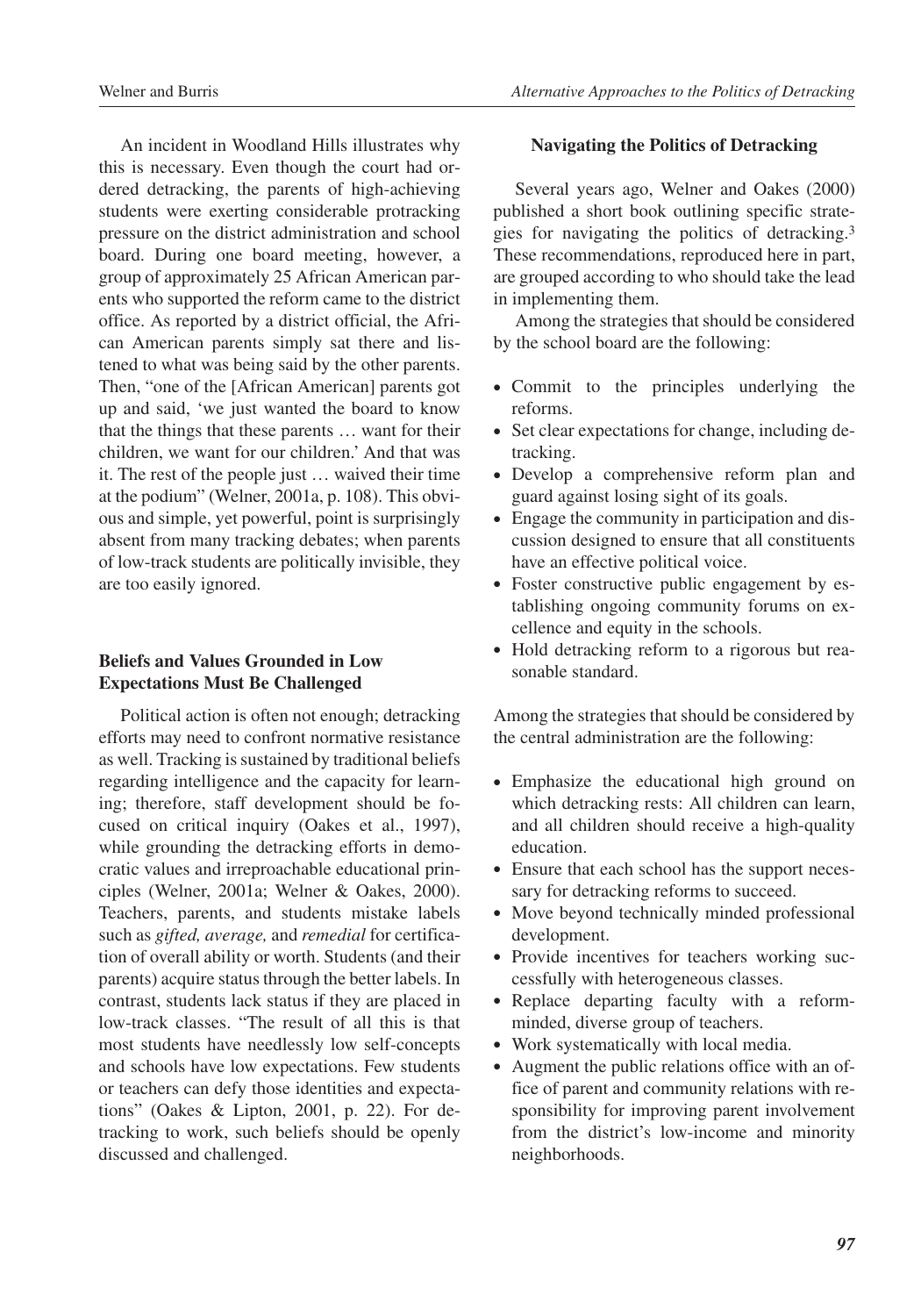Among the strategies that should be considered by schools are the following:

- Develop faculty study groups.
- Create a diverse, multicultural parent–faculty task force to monitor school practices for academic excellence and equity.
- Disseminate relevant information about the reform.
- Ensure that parent advisory groups reflect all of the parents in each school.

Among the strategies that should be considered by secondary schools in particular are the following:

- Create smaller, more personalized learning environments.
- Phase out all low-level courses.
- Make ninth-grade enrollment in college preparatory Algebra 1 a minimal benchmark for all students.
- Provide additional academic support for students not prepared for rigorous academics.
- Provide ample opportunities for academic enrichment.
- Provide challenging academic support and college counseling.

## **Conclusion**

The two approaches described here are not mutually exclusive. In fact, they overlap greatly in their basic principles and strategies for implementation. However, the two approaches do differ markedly in terms of the steps needed to initiate and sustain the reform effort. The winning them over approach finds sustenance in a school community willing to engage with the reformers about legitimate educational concerns, willing to trust educators to ensure a high-quality education even during times of change, and willing to suspend opposition pending the results of pilot reforms. Taking them on becomes necessary in school communities that are more resistant to change and where educational opportunities are generally viewed from a more competitive perspective. When such educational opportunities are perceived as a zero-sum game, the haves

are less willing to acknowledge needs and desires of the have nots, and winning them over becomes more difficult.

The hard work of detracking requires thoughtful instructional changes, but that is not enough to ensure meaningful reform. The two approaches outlined are offered as models of how reformers may build on instructional changes to successfully initiate and implement detracking. More and more educators are recognizing that low-track classes offer a watered-down set of educational opportunities and that denial of educational opportunity is an unacceptable abandonment of core American values. Some of these reformers will be able to convince their communities that equity and excellence are possible. Yet tracking is no more just or educationally sound in those communities with resistant, protracking parents or teachers. In these communities, reformers may still move forward by ensuring that all voices are heard and all interests are considered—forcefully countering normative and political opposition and working to provide universal access to the best educational experiences that schools have to offer.

### **Notes**

- 1. The story of this litigation and the resulting reform process is examined in detail by Welner (2001a), along with case studies of two other districts with similar reforms.
- 2. These data were gathered over four 1-week- long visits to the district, including classroom and meeting observations and the collection of school-specific documents, as well as 75 semistructured interviews with educators, parents, policymakers, and community members.
- 3. The publisher, Skylight, has graciously made this booklet available for free download online through UCLA's Institute for Democracy, Education, and Access (http://www. idea.gseis.ucla.edu/publicanions/detracking/index.html).

## **References**

Anyon, J. (1997). *Ghetto schooling: A political economy of urban educational reform.* New York: Teachers College Press.